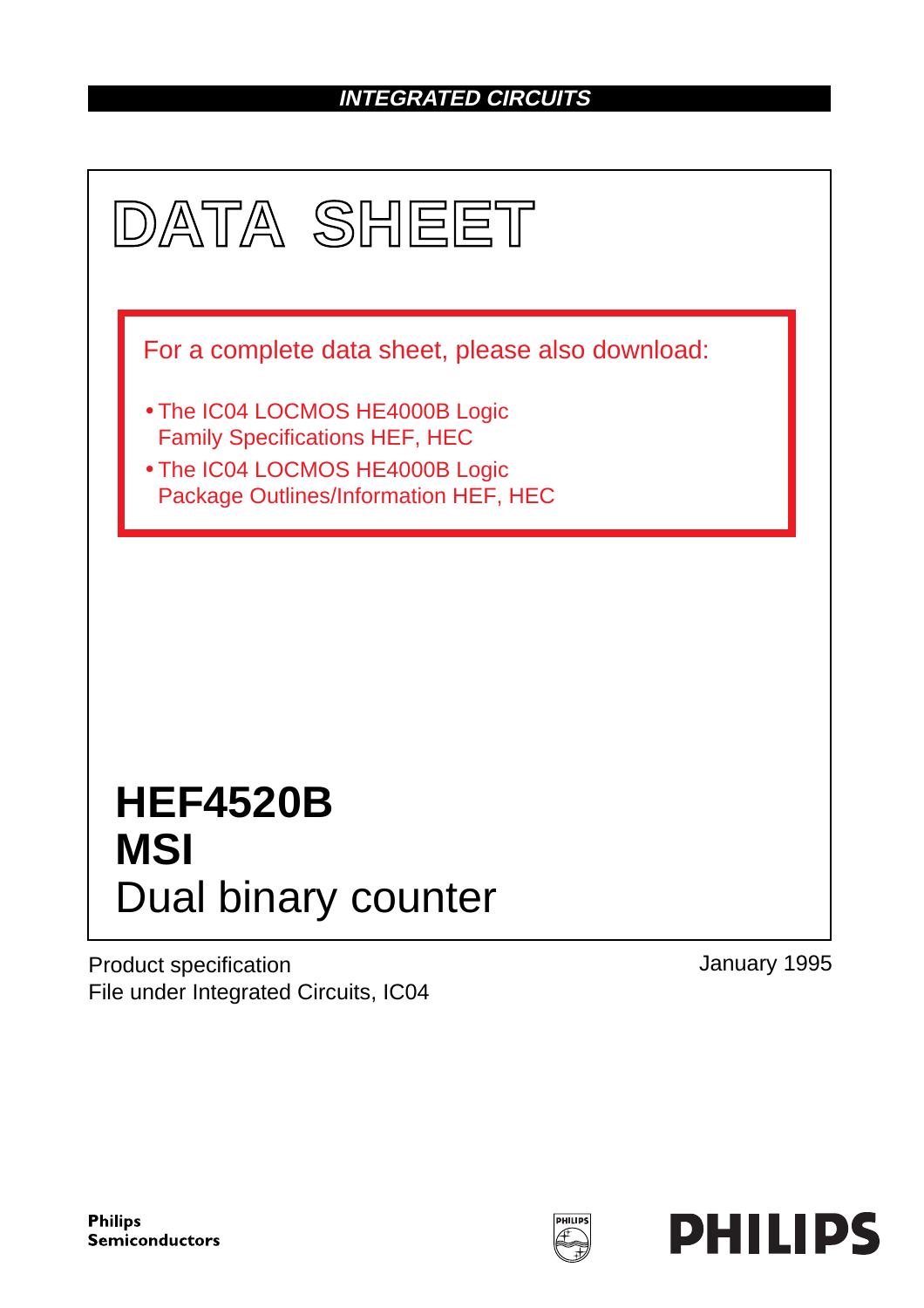## **MSI**

### **Dual binary counter HEF4520B**

### **DESCRIPTION**

The HEF4520B is a dual 4-bit internally synchronous binary counter. The counter has an active HIGH clock input (CP<sub>0</sub>) and an active LOW clock input ( $\overline{\text{CP}}_1$ ), buffered outputs from all four bit positions  $(O_0$  to  $O_3)$  and an active HIGH overriding asynchronous master reset input (MR). The counter advances on either the LOW to HIGH transition of the CP<sub>0</sub> input if  $\overline{\text{CP}}_1$  is HIGH or the HIGH to



### **PINNING**

| $CP0A$ , $CP0B$                     | clock inputs (L to H triggered) |
|-------------------------------------|---------------------------------|
| CP <sub>1A</sub> , CP <sub>1B</sub> | clock inputs (H to L triggered) |
| $MR_A$ , MR <sub>B</sub>            | master reset inputs             |
| $O_{0A}$ to $O_{3A}$                | outputs                         |
| $O_{0B}$ to $O_{3B}$                | outputs                         |

### **FAMILY DATA, I<sub>DD</sub> LIMITS category MSI**

See Family Specifications

LOW transition of the  $\overline{\text{CP}}_1$  input if CP<sub>0</sub> is low. Either CP<sub>0</sub> or  $\overline{\text{CP}}_1$  may be used as the clock input to the counter and the other clock input may be used as a clock enable input. A HIGH on MR resets the counter  $(O_0$  to  $O_3 = LOW)$ independent of  $CP_0$ ,  $\overline{CP}_1$ .

Schmitt-trigger action in the clock input makes the circuit highly tolerant to slower clock rise and fall times.



| HEF4520BP(N):                        | 16-lead DIL; plastic           |  |
|--------------------------------------|--------------------------------|--|
|                                      | $(SOT38-1)$                    |  |
| HEF4520BD(F):                        | 16-lead DIL; ceramic (cerdip)  |  |
|                                      | (SOT74)                        |  |
| HEF4520BT(D):                        | 16-lead SO; plastic (SOT109-1) |  |
|                                      | $(SOT109-1)$                   |  |
| (): Package Designator North America |                                |  |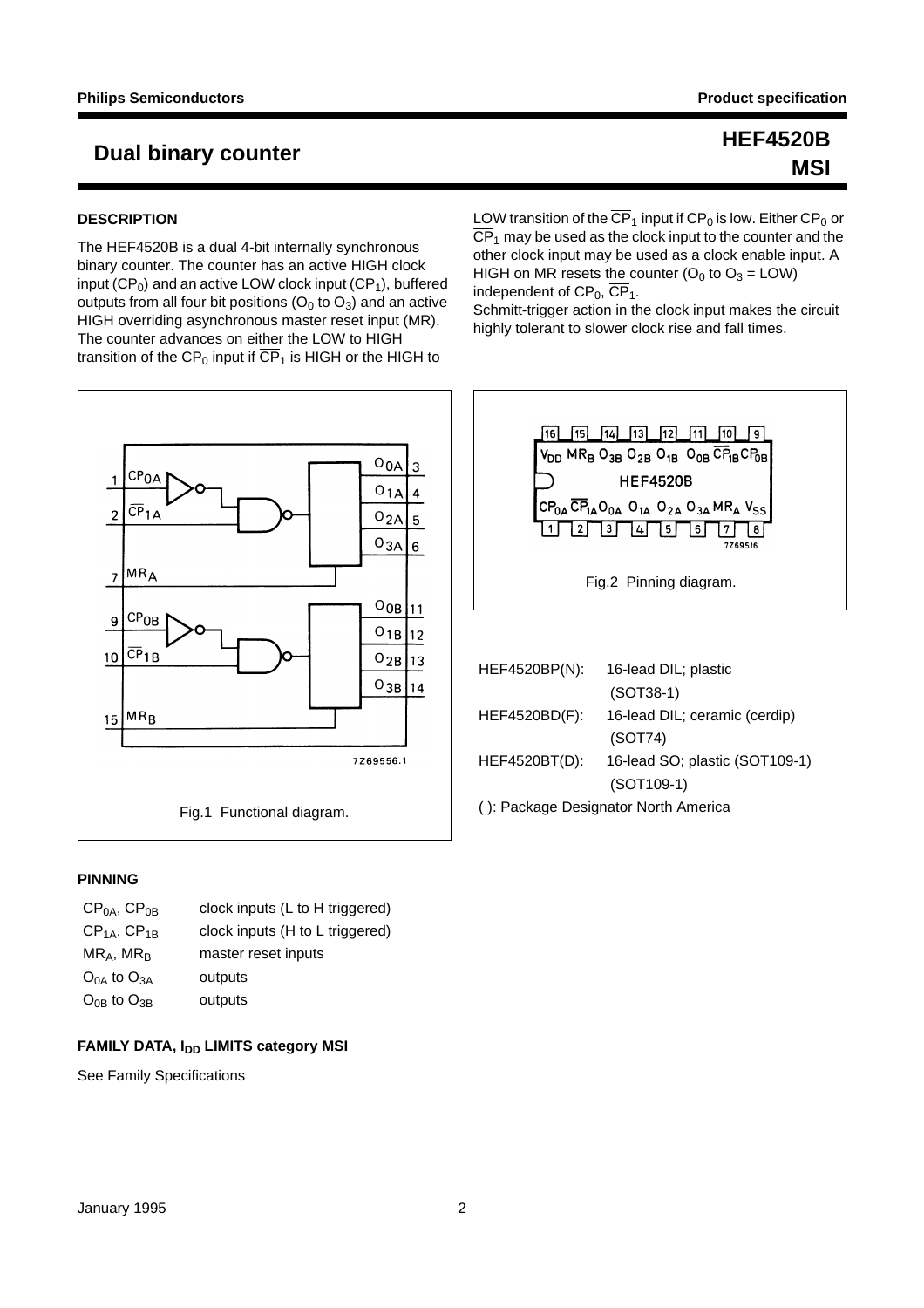1996 Yasunar January 1995 3

 $\boldsymbol{\omega}$ 



 $\omega$  rotated correctly when browsing through the pdf in the Acrobat reader.This text is here in the pdf in the  $\alpha$ 

### **FUNCTION TABLE**

| CP <sub>0</sub> | CP <sub>1</sub> | ΜR | <b>MODE</b>          |
|-----------------|-----------------|----|----------------------|
|                 | н               |    | counter advances     |
|                 |                 |    | counter advances     |
|                 | X               | L  | no change            |
| X               |                 |    | no change            |
|                 |                 |    | no change            |
| н               |                 |    | no change            |
|                 |                 |    | $O_0$ to $O_3$ = LOW |

#### **Notes**

- 1. H <sup>=</sup> HIGH state (the more positive voltage)
	- $L =$  LOW state (the less positive voltage)
	- X = state is immaterial
	- $\mathcal{J}$  = positive-going transition
	- $\bar{C}$  = negative-going transition

Product specification Product specification

Philips Semiconductors

Philips Semiconductors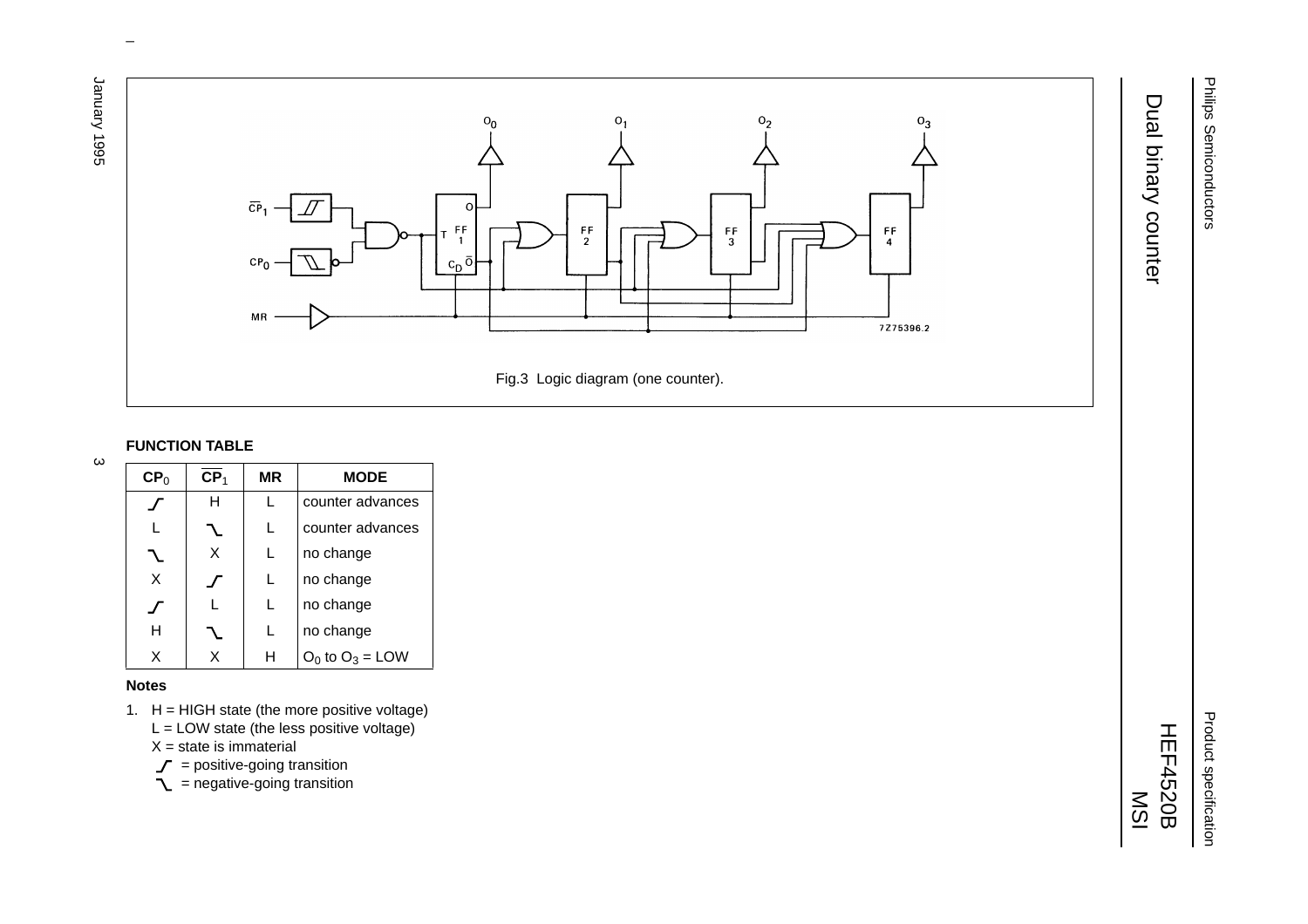### Dual binary counter New York 1989 Business References And America and America And America And America And America And America And America And America And America And America And America And America And America And America

# MSI

### **AC CHARACTERISTICS**

 $V_{SS} = 0$  V; T<sub>amb</sub> = 25 °C; C<sub>L</sub> = 50 pF; input transition times  $\leq$  20 ns

|                                                  | <b>V<sub>DD</sub></b><br>$\mathsf{V}$ | <b>SYMBOL</b>      | MIN. |     | TYP. MAX. |            | <b>TYPICAL EXTRAPOLATION</b><br><b>FORMULA</b> |
|--------------------------------------------------|---------------------------------------|--------------------|------|-----|-----------|------------|------------------------------------------------|
| Propagation delays                               |                                       |                    |      |     |           |            |                                                |
| $CP_0$ , $\overline{CP}_1 \rightarrow O_n$       | 5                                     |                    |      | 110 | 220       | ns         | 83 ns + $(0,55 \text{ ns/pF}) C_L$             |
| <b>HIGH to LOW</b>                               | 10                                    | t <sub>PHL</sub>   |      | 50  | 100       | ns         | 39 ns + $(0,23 \text{ ns/pF}) C_L$             |
|                                                  | 15                                    |                    |      | 40  | 80        | ns         | 32 ns + $(0,16 \text{ ns/pF}) C_L$             |
|                                                  | 5                                     |                    |      | 110 | 220       | ns         | 83 ns + $(0,55 \text{ ns/pF}) C_L$             |
| LOW to HIGH                                      | 10                                    | t <sub>PLH</sub>   |      | 50  | 100       | ns         | 39 ns + $(0,23 \text{ ns/pF}) C_L$             |
|                                                  | 15                                    |                    |      | 40  | 80        | ns         | 32 ns + $(0,16 \text{ ns/pF}) C_L$             |
| $MR \rightarrow O_n$                             | 5                                     |                    |      | 75  | 150       | ns         | 48 ns + $(0,55 \text{ ns/pF}) C_L$             |
| HIGH to LOW                                      | 10                                    | t <sub>PHL</sub>   |      | 35  | 70        | ns         | 24 ns + $(0,23 \text{ ns/pF}) C_L$             |
|                                                  | 15                                    |                    |      | 25  | 50        | ns         | 17 ns + $(0,16 \text{ ns/pF}) C_L$             |
| Output transition                                |                                       |                    |      |     |           |            |                                                |
| times                                            | 5                                     |                    |      | 60  | 120       | ns         | 10 ns + $(1,0 \text{ ns/pF}) C_L$              |
| <b>HIGH to LOW</b>                               | 10                                    | $t$ <sub>THL</sub> |      | 30  | 60        | ns         | 9 ns + $(0,42 \text{ ns/pF}) C_L$              |
|                                                  | 15                                    |                    |      | 20  | 40        | ns         | 6 ns + $(0,28 \text{ ns/pF}) C_L$              |
|                                                  | 5                                     |                    |      | 60  | 120       | ns         | 10 ns + $(1,0 \text{ ns/pF}) C_L$              |
| LOW to HIGH                                      | 10                                    | $t_{TLH}$          |      | 30  | 60        | ns         | 9 ns + $(0,42 \text{ ns/pF}) C_L$              |
|                                                  | 15                                    |                    |      | 20  | 40        | ns         | 6 ns + $(0,28 \text{ ns/pF}) C_L$              |
| Minimum $CP0$                                    | 5                                     |                    | 60   | 30  |           | ns         |                                                |
| pulse width; LOW                                 | 10                                    | t <sub>WCPL</sub>  | 30   | 15  |           | ns         |                                                |
|                                                  | 15                                    |                    | 20   | 10  |           | ns         |                                                |
| Minimum $\overline{\text{CP}}_1$                 | 5                                     |                    | 60   | 30  |           | ns         |                                                |
| pulse width; HIGH                                | 10                                    | t <sub>WCPH</sub>  | 30   | 15  |           | ns         |                                                |
|                                                  | 15                                    |                    | 20   | 10  |           | ns         |                                                |
| Minimum MR                                       | 5                                     |                    | 30   | 15  |           | ns         |                                                |
| pulse width; HIGH                                | 10                                    | t <sub>WMRH</sub>  | 20   | 10  |           | ns         |                                                |
|                                                  | 15                                    |                    | 16   | 8   |           | ns         | see also waveforms                             |
| Recovery time                                    | 5                                     |                    | 50   | 25  |           | ns         | Figs 4 and 5                                   |
| for MR                                           | 10                                    | t <sub>RMR</sub>   | 30   | 15  |           | ns         |                                                |
|                                                  | 15                                    |                    | 20   | 10  |           | ns         |                                                |
| Set-up times                                     | 5                                     |                    | 50   | 25  |           | ns         |                                                |
| $\text{CP}_0 \rightarrow \overline{\text{CP}}_1$ | 10                                    | $t_{\rm su}$       | 30   | 15  |           | ns         |                                                |
|                                                  | 15                                    |                    | 20   | 10  |           | ns         |                                                |
|                                                  | 5                                     |                    | 50   | 25  |           | ns         |                                                |
| $\overline{\text{CP}}_1 \rightarrow \text{CP}_0$ | 10                                    | $t_{\rm su}$       | 30   | 15  |           | ns         |                                                |
|                                                  | 15                                    |                    | 20   | 10  |           | ns         |                                                |
| Maximum clock                                    | 5                                     |                    | 8    | 16  |           | MHz        |                                                |
| pulse frequency                                  | 10                                    | $f_{\text{max}}$   | 15   | 30  |           | <b>MHz</b> |                                                |
|                                                  | 15                                    |                    | 20   | 40  |           | <b>MHz</b> |                                                |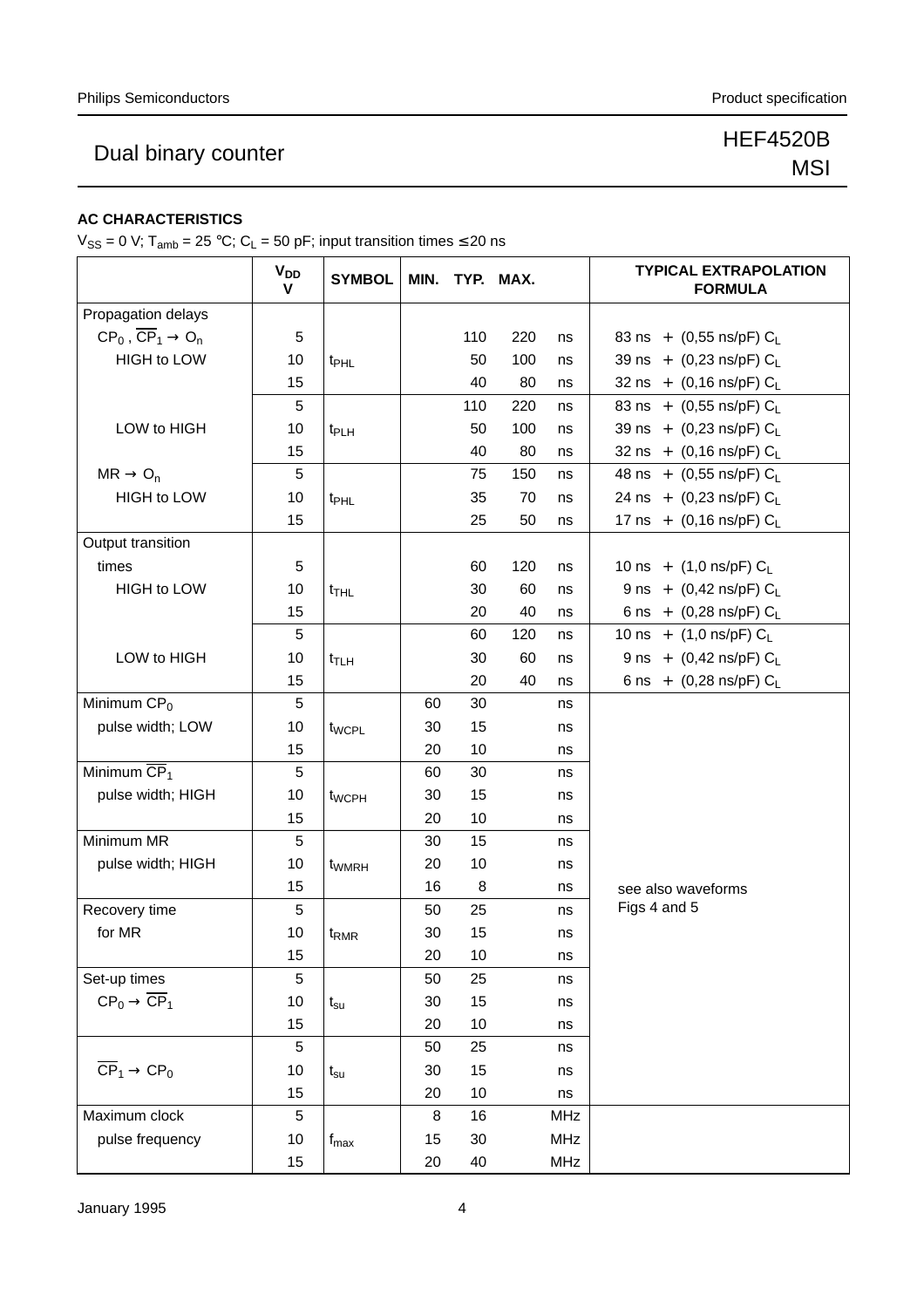### Dual binary counter New York 1989 Business Counter New York 1989 Business Public Counter 1989 Business Public Co<br>
1940 Business Public Counter 1989 Business Public Counter 1989 Business Public Counter 1989 Business Public

# MSI

### **AC CHARACTERISTICS**

 $V_{SS} = 0$  V; T<sub>amb</sub> = 25 °C; input transition times  $\leq$  20 ns

|                 | <b>V<sub>DD</sub></b><br>v | TYPICAL FORMULA FOR P (µW)                                                                    |                                   |
|-----------------|----------------------------|-----------------------------------------------------------------------------------------------|-----------------------------------|
| Dynamic power   | 5                          | 850 f <sub>i</sub> + $\Sigma$ (f <sub>o</sub> C <sub>L</sub> ) × V <sub>DD</sub> <sup>2</sup> | where                             |
| dissipation per | 10                         | 3 800 $f_i + \sum (f_o C_l) \times V_{DD}^2$                                                  | $f_i$ = input freq. (MHz)         |
| package (P)     | 15                         | 10 200 $f_i + \sum (f_o C_L) \times V_{DD}^2$                                                 | $f_0$ = output freq. (MHz)        |
|                 |                            |                                                                                               | $C_1$ = load capacitance (pF)     |
|                 |                            |                                                                                               | $\Sigma(f_0C_L)$ = sum of outputs |
|                 |                            |                                                                                               | $V_{DD}$ = supply voltage (V)     |



Fig.4 Waveforms showing recovery time for MR; minimum  $CP_0$ ,  $\overline{CP}_1$  and MR pulse widths.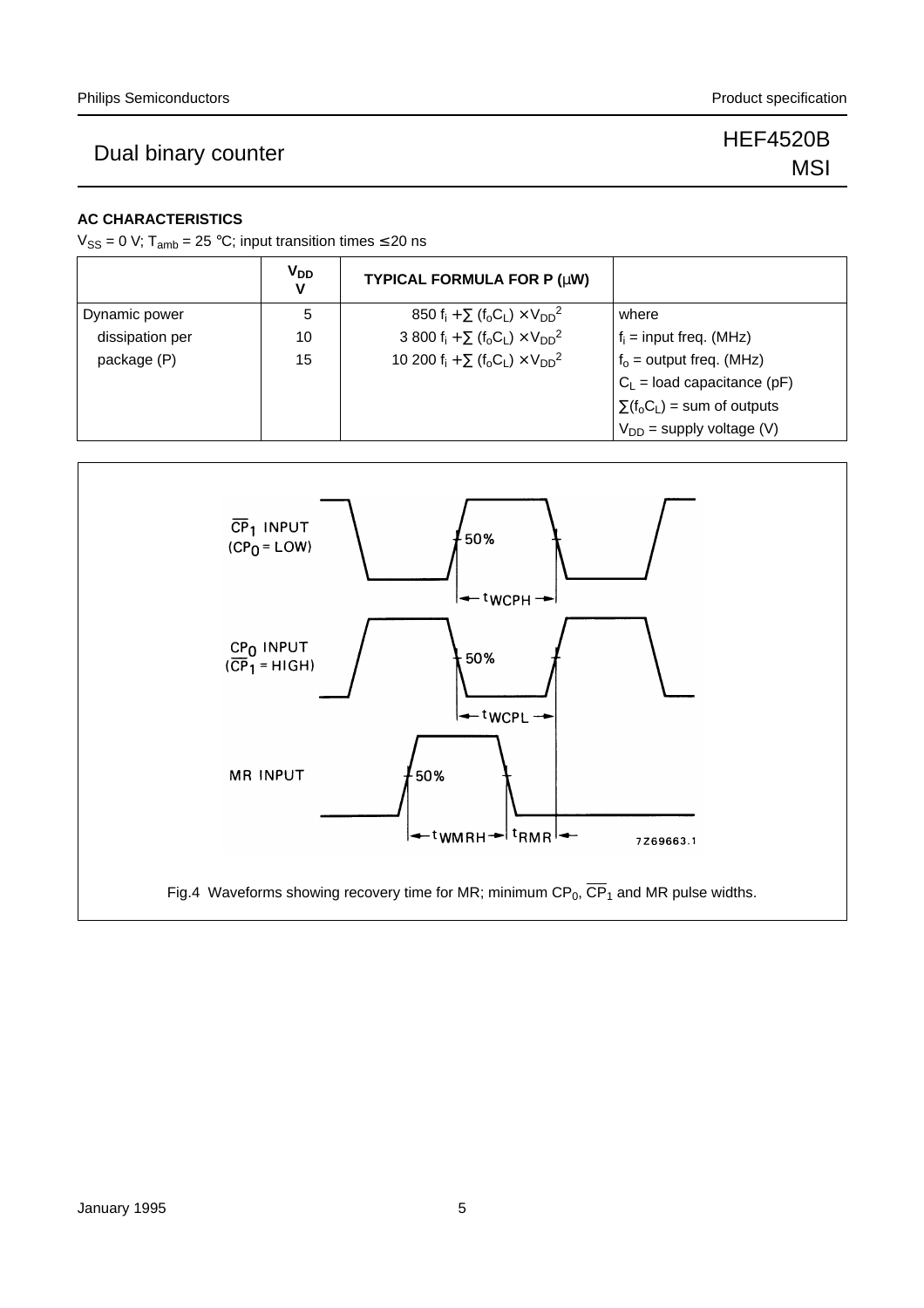### Dual binary counter Material Control of the Material Control of the Material Control of the Material Control o<br>Material Control of the Material Control of the Material Control of the Material Control of the Material Contro

# MSI